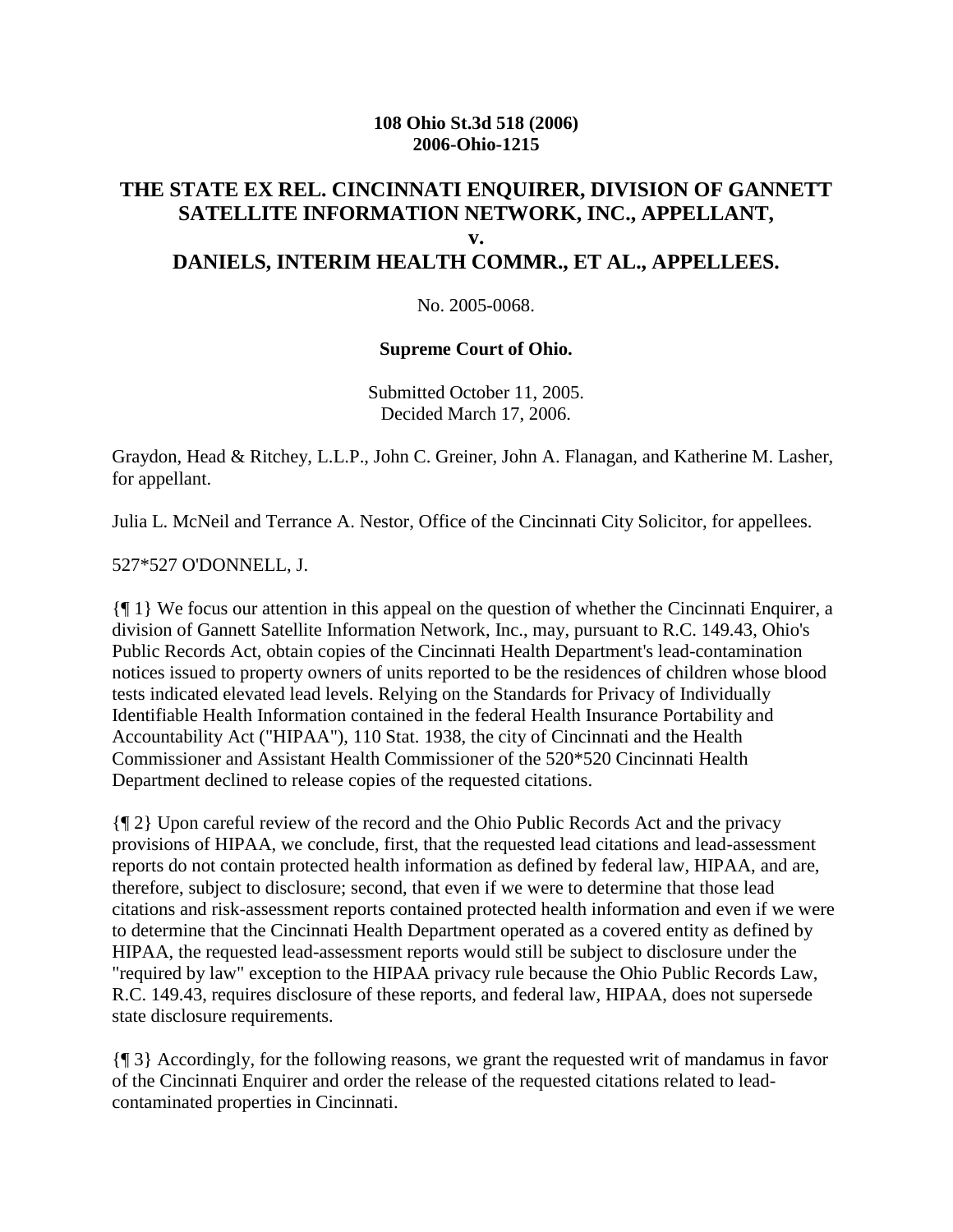{¶ 4} The history of this case reflects that on January 16, 2004, Cincinnati Enquirer reporter Sharon Coolidge requested that the Assistant Health Commissioner of the Cincinnati Health Department, Walter Handy, provide "copies of the 343 lead citations and any others that were issued between 1994 and the present."

{¶ 5} The Cincinnati Health Department, citing Section 1320d et seq., Title 42, U.S.Code, the HIPAA Standards for Privacy of Individually Identifiable Health Information (Privacy Rule, Part 160, subparts A and B and Part 164, Title 45, C.F.R.) expressed its inability to accommodate the Enquirer's request.

{¶ 6} Thereafter, on February 11, 2004, the Enquirer filed a mandamus action in the Hamilton County Court of Appeals, seeking to compel the health commissioner and assistant health commissioner to make the requested records available for inspection and copying in accordance with R.C. 149.43, the Ohio Public Records Act. On December 30, 2004, the court of appeals denied the writ, reasoning that although "the lead-investigation reports are public records generated as a result of the health department's mission in the community," appellees had established "an exception to disclosure because of the reference to blood test results for children currently residing at particular addresses." *State ex rel. Cincinnati Enquirer v. Adcock,* Hamilton App. No. C-040064, 2004-Ohio-7130, 2004 WL 3015324, at ¶ 9.

{¶ 7} This cause is now before the court upon the Enquirer's appeal as of right. Before our consideration of the matter, however, we referred this case to mediation. Thereafter, the health department released 170 of the lead citations that had been issued to property owners of other than single-family residences. 521\*521 In reliance on HIPAA, however, the health department still maintains its inability to provide access to unredacted copies of the remaining 173 lead citations issued to owners of single-family residential property.

{¶ 8} We begin our review by examining the law with respect to disclosure of public records. The state of Ohio has a long-standing public policy committed to open public records, as expressed in R.C. 149.43, and the Supreme Court of Ohio has consistently enforced that policy in its decisions in connection with requests pursuant to that statute. In *[State ex rel. Miami Student](http://scholar.google.co.in/scholar_case?case=15534295669244301823&q=State+ex+rel.+Cincinnati+Enquirer+v.+Daniels&hl=en&as_sdt=2,5&scilh=0)  v. Miami Univ.* [\(1997\), 79 Ohio St.3d 168, 170, 680 N.E.2d 956,](http://scholar.google.co.in/scholar_case?case=15534295669244301823&q=State+ex+rel.+Cincinnati+Enquirer+v.+Daniels&hl=en&as_sdt=2,5&scilh=0) we stated, "The Ohio Public Records Act is intended to be liberally construed `to ensure that governmental records be open and made available to the public \* \* \* subject to only a few very limited and narrow exceptions.' *State ex rel. Williams v. Cleveland* [\(1992\), 64 Ohio St.3d 544, 549, 597 N.E.2d 147, 151.](http://scholar.google.co.in/scholar_case?case=9373063616452819667&q=State+ex+rel.+Cincinnati+Enquirer+v.+Daniels&hl=en&as_sdt=2,5&scilh=0) R.C. 149.43 therefore provides for full access to all public records upon request unless the requested records fall within one of the specific exceptions listed in the Act."

{¶ 9} The Cincinnati Enquirer asserts its entitlement to the lead citations pursuant to R.C. 149.43 on the basis that they constitute public records, not exempt from disclosure, and that HIPAA's privacy rule does not apply to the citations issued by the Cincinnati Health Department.

{¶ 10} Contrariwise, respondents contend that HIPAA's privacy rule permits the health department to withhold the citations from public release because it is a covered entity subject to HIPAA and therefore cannot release records that contain individually identifiable health information.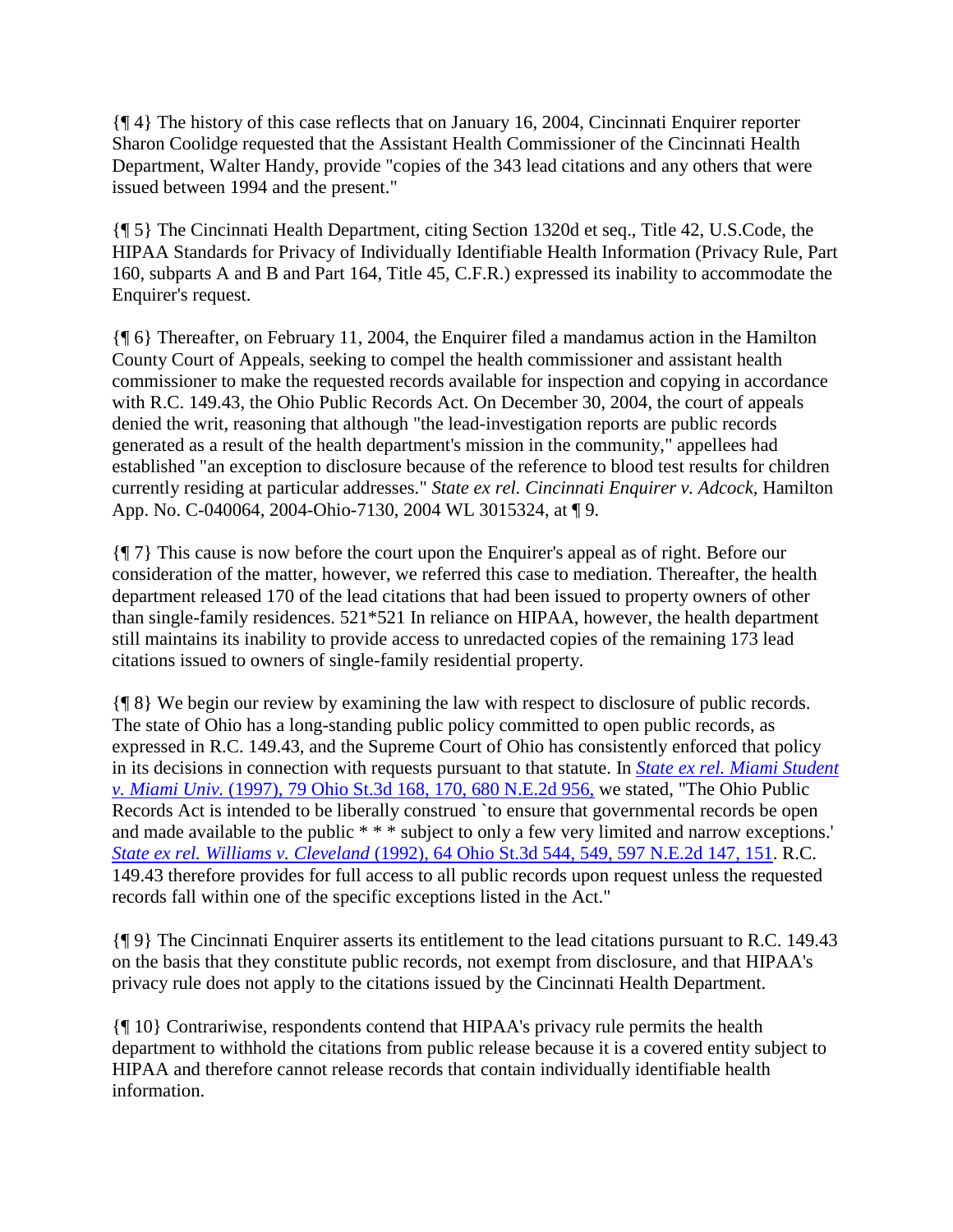## **Public Records v. HIPAA**

{¶ 11} For the first time, we address the conflict-of-laws poser where a state public-records law, here R.C. 149.43, requires disclosure of a public record, while federal law, HIPAA and its privacy rule, specifically prohibits disclosure of protected health information.

{¶ 12} We begin by reviewing R.C. 149.43(B)(1), which specifies: "[A]ll public records shall be promptly prepared and made available for inspection to any person at all reasonable times during regular business hours."

{¶ 13} In accordance with this mandate, the Enquirer seeks to obtain copies of the lead citations at issue on this appeal.

{¶ 14} Accordingly, our first concern is to define the scope of the information the Enquirer seeks from the Cincinnati Health Department. The record here contains Exhibit C, consisting of the notices and a copy of a multipage form utilized by the department to notify property owners of the results of the lead-assessment investigations conducted at various dwelling units throughout the city of Cincinnati. Only one sentence in the 14-page narrative has any reference to 522\*522 medical information or medical conditions. That one sentence contained in the notice to the property owner states in its entirety: "This unit has been reported to our department as the residence of a child whose blood test indicates an elevated lead level."

{¶ 15} Section 160.103, Title 45, C.F.R. defines "health information" to include information created by a public health authority that relates to the past, present, or future physical condition of an individual.

{¶ 16} Further, the lead-citation notices issued by the health department reveal that they are intended to advise the owners of real estate about results of department investigations and to apprise them of violations relating to lead hazards; the report identifies existing and potential lead hazards on the exterior and interior of the property, details the tests performed on the property and the results of those tests, explains the abatement measures required, provides advice about options to correct the problem, and mandates reporting of abatement measures, including the name of the abatement contractor, the abatement method, and the date of expected abatement completion. Nothing contained in these reports identifies by name, age, birth date, social security number, telephone number, family information, photograph, or other identifier any specific individual or details any specific medical examination, assessment, diagnosis, or treatment of any medical condition. There is a mere nondescript reference to "a" child with "an" elevated lead level.

{¶ 17} Thus, the facts here are in sharp contrast with those in our decision in *[State ex rel.](http://scholar.google.co.in/scholar_case?case=15111962327354367564&q=State+ex+rel.+Cincinnati+Enquirer+v.+Daniels&hl=en&as_sdt=2,5&scilh=0)  McCleary v. Roberts* [\(2000\), 88 Ohio St.3d 365, 725 N.E.2d 1144,](http://scholar.google.co.in/scholar_case?case=15111962327354367564&q=State+ex+rel.+Cincinnati+Enquirer+v.+Daniels&hl=en&as_sdt=2,5&scilh=0) for example, where the city database at issue contained specific identifiable information, including names, addresses, phone numbers, family information, photographs, and medical information of children, that we determined was exempt from public disclosure; we held there that the information did not constitute a public record because it did not document the operation of an office. Here, while we concern ourselves with the question of whether the lead citations contain "protected health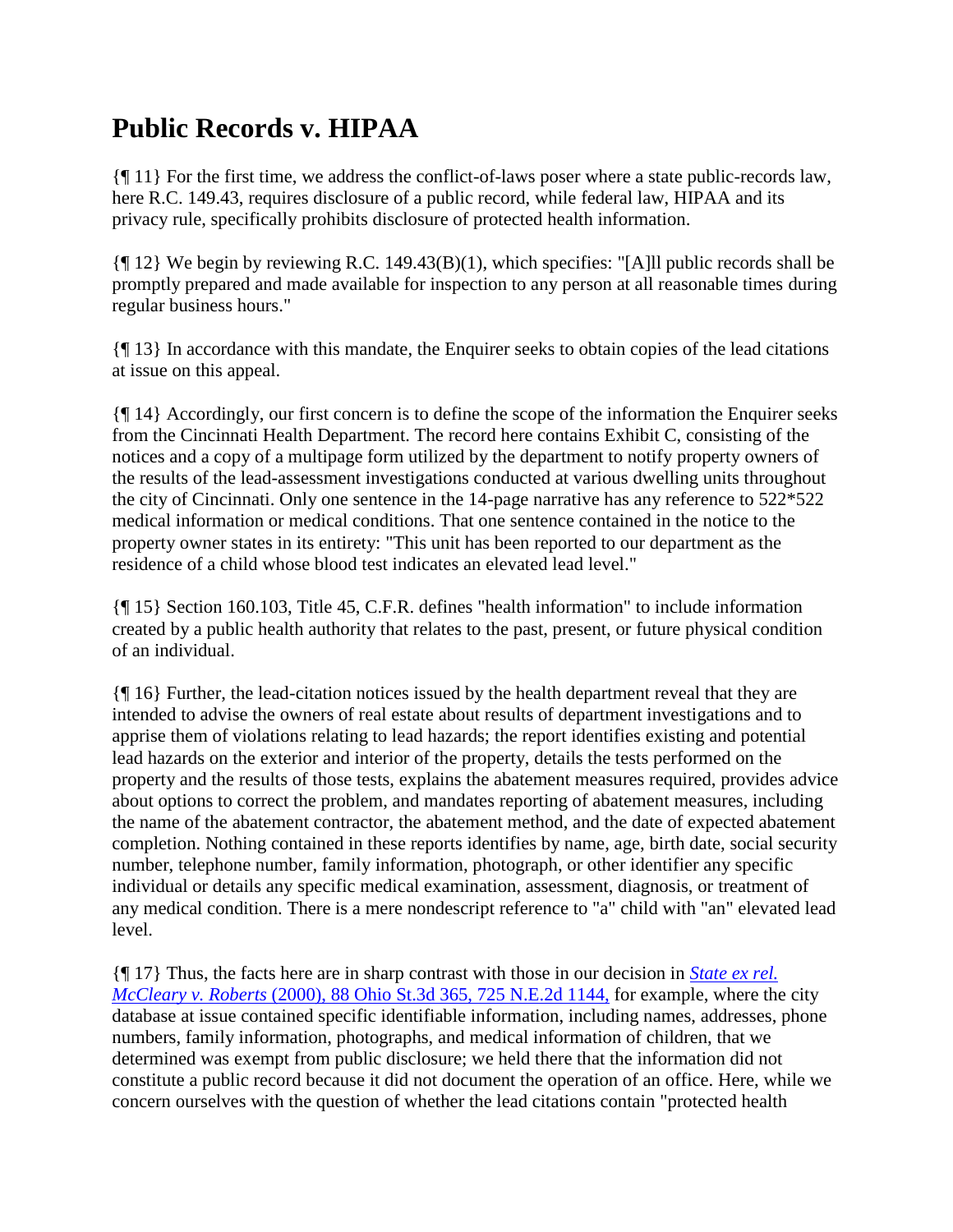information," and therefore face a different issue from that confronted in *McCleary,* we nonetheless recognize that none of the specific identifiable information referred to in *McCleary* is part of the information contained in the lead-citation notices or risk-assessment reports prepared by the health department and requested by the Enquirer in this case.

{¶ 18} The prohibition against disclosure contained in the HIPAA privacy rule refers to the release of otherwise protected health information. It provides: "A covered entity may not use or disclose protected health information, except as permitted or required by this subpart or by subpart C of part 160 of this subchapter." Section 164.502(a), Title 45, C.F.R. After careful review of the record, we have concluded that the lead-risk-assessment reports and the lead 523\*523 citations do not contain protected health information and therefore are subject to release, as they are not protected by the HIPAA privacy rule.

{¶ 19} However, even if the records did contain protected health information, they would still be subject to release in accordance with the "required by law" exception to HIPAA.

{¶ 20} HIPAA contains definitions with respect to classification of entities as either performing operations that are covered by its provisions or performing hybrid operations, some of which may not be covered by its provisions.

{¶ 21} The Cincinnati Health Department urges in this regard that pursuant to Section 160.103, Title 45, C.F.R., it is a covered entity as defined by HIPAA and as such may not use or disclose protected health information except as provided for in HIPAA. The Enquirer claims, on the other hand, that the Cincinnati Health Department is a "hybrid entity" as that term is defined in Section 164.103, Title 45, C.F.R., i.e., an entity whose business actions include both covered and noncovered functions as defined by HIPAA. Section 164.502(a) refers to a "covered entity" and provides that it "may not use or disclose protected health information," except as permitted or required by law.

{¶ 22} This analysis, however, becomes relevant only if we conclude that the health department is a hybrid entity performing a noncovered action. Assuming for the sake of argument that the health department is a covered entity as it claims, the next part of our analysis requires us to review the claim of the director of health that the information contained in the lead-citation notices constitutes "protected health information."

{¶ 23} Specifically, Section 164.514(a), Title 45, C.F.R. provides: "Health information that does not identify an individual and with respect to which there is no reasonable basis to believe that the information can be used to identify an individual is not individually identifiable health information."

{¶ 24} The department contends that the single sentence contained in its notice of citation regarding the residence of a child with an elevated blood lead level constitutes a "reasonable basis to believe that the information can be used to identify an individual" and therefore that the citations are not subject to disclosure. We disagree.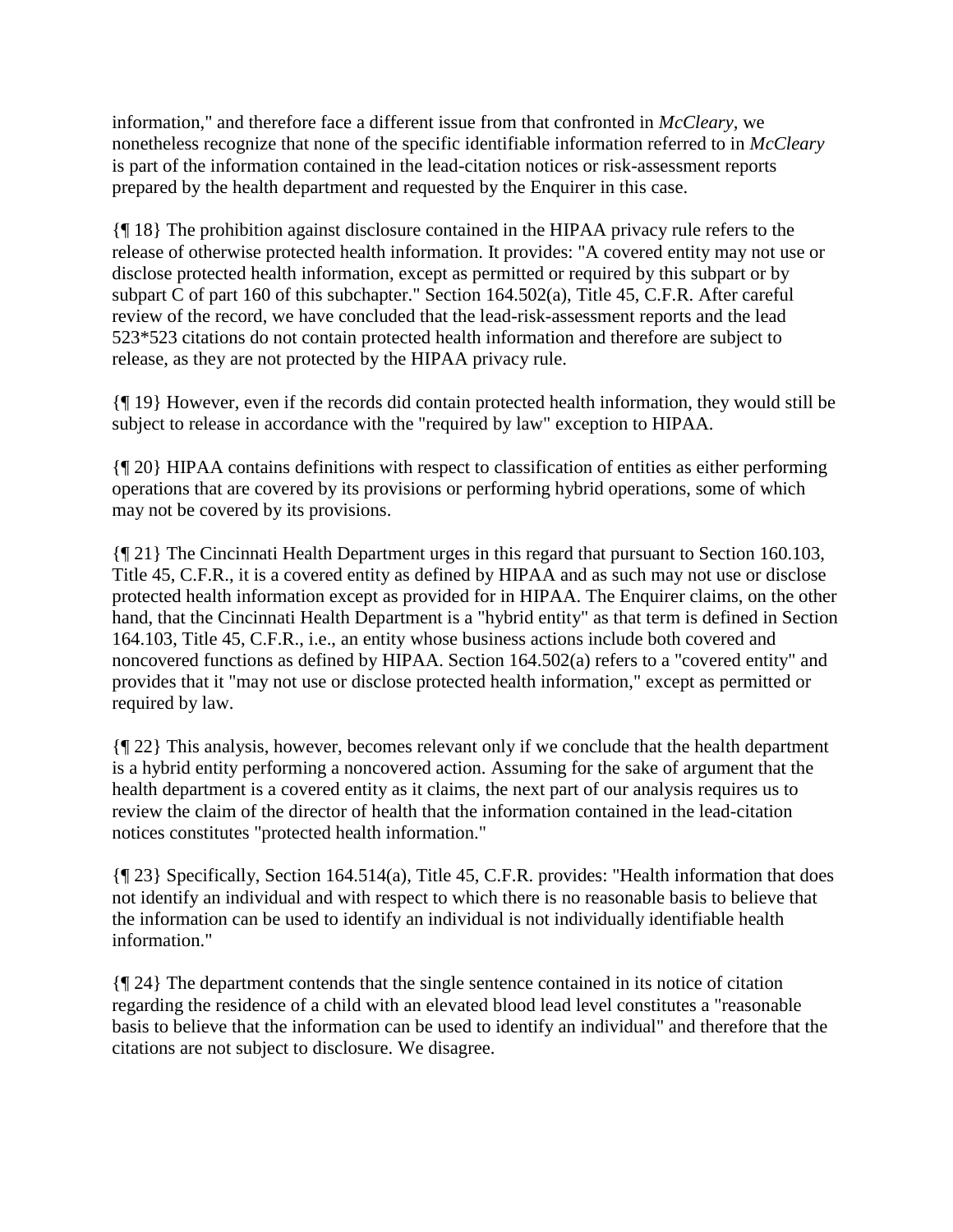{¶ 25} A review of HIPAA reveals a "required by law" exception to the prohibition against disclosure of protected health information. With respect to this position, Section 164.512(a)(1), Title 45, C.F.R. provides, "A covered entity may \* \* \* disclose protected health information to the extent that such \* \* \* disclosure is *required by law* \* \* \*." (Emphasis added.) And the Ohio Public Records Act requires disclosure of records unless the disclosure or release is prohibited by federal law. R.C.  $149.43(a)(1)(v)$ .

524\*524 {¶ 26} Hence, we are confronted here with a problem of circular reference because the Ohio Public Records Act requires disclosure of information unless prohibited by federal law, while federal law allows disclosure of protected health information if required by state law.<sup>[\[1\]](http://scholar.google.co.in/scholar_case?q=State+ex+rel.+Cincinnati+Enquirer+v.+Daniels&hl=en&as_sdt=2,5&case=15559411466699918241&scilh=0#[1])</sup>

{¶ 27} Our research reveals that at the time of implementing these regulations, the Department of Health and Human Services, Office of the Secretary, promulgated Standards for Privacy of Individually Identifiable Health Information (2000), 65 F.R. 82462, 82667-82668, stating, "[W]e intend [160.512(a) ] to preserve access to information considered important enough by state or federal authorities to require its disclosure by law"; "we do not believe that Congress intended to preempt each such law"; and "[t]he rule's approach is simply intended to avoid any obstruction to the health plan or covered health care provider's ability to comply with its existing legal obligations."

 ${\sqrt{28}}$  Similarly, in reviewing federal Freedom of Information Act ("FOIA") requests, <sup>[\[2\]](http://scholar.google.co.in/scholar_case?q=State+ex+rel.+Cincinnati+Enquirer+v.+Daniels&hl=en&as_sdt=2,5&case=15559411466699918241&scilh=0#[2])</sup> the secretary explains that federal FOIA requests "come within § 164.512(a) of the privacy regulation that *permits uses or disclosures required by law if the uses or disclosures meet the relevant requirements of the law."* (Emphasis added.) 65 F.R. 82462, 82482. By analogy, an entity like the Cincinnati Health Department, faced with an Ohio Public Records Act request, need determine only whether the requested disclosure is required by Ohio law to avoid violating HIPAA's privacy rule. See, also, Tex.Atty.Gen.Op. 681 (2004) 7, which reached the same conclusion under Texas law; cf. *[Ohio Legal Rights Serv. v. Buckeye Ranch, Inc.](http://scholar.google.co.in/scholar_case?case=3491086724156479357&q=State+ex+rel.+Cincinnati+Enquirer+v.+Daniels&hl=en&as_sdt=2,5&scilh=0)* (S.D.Ohio [2005\), 365 F.Supp.2d 877,](http://scholar.google.co.in/scholar_case?case=3491086724156479357&q=State+ex+rel.+Cincinnati+Enquirer+v.+Daniels&hl=en&as_sdt=2,5&scilh=0) where the court concluded that HIPAA's "required by law" exception allowed the Ohio Legal Rights Service to access documents relating to the treatment of a mentally ill child pursuant to Ohio law (R.C. 5123.60) giving the Service "ready access" to those documents.

## **Mandamus**

{¶ 29} The Enquirer seeks the lead citations by way of mandamus. This court, in *[State ex rel.](http://scholar.google.co.in/scholar_case?case=13004452442063876162&q=State+ex+rel.+Cincinnati+Enquirer+v.+Daniels&hl=en&as_sdt=2,5&scilh=0)  [Beacon Journal Publishing Co. v. Akron,](http://scholar.google.co.in/scholar_case?case=13004452442063876162&q=State+ex+rel.+Cincinnati+Enquirer+v.+Daniels&hl=en&as_sdt=2,5&scilh=0)* 104 Ohio St.3d 399, 2004-Ohio-6557, 819 N.E.2d 1087, ¶ 23, stated, "Mandamus is the appropriate remedy to seek compliance with R.C. 149.43, Ohio's Public Records Act." This 525\*525 court has also explained, in *[Gilbert v. Summit Cty.,](http://scholar.google.co.in/scholar_case?case=9229586446310619208&q=State+ex+rel.+Cincinnati+Enquirer+v.+Daniels&hl=en&as_sdt=2,5&scilh=0)* [104 Ohio St.3d 660, 2004-](http://scholar.google.co.in/scholar_case?case=9229586446310619208&q=State+ex+rel.+Cincinnati+Enquirer+v.+Daniels&hl=en&as_sdt=2,5&scilh=0)Ohio-7108, 821 N.E.2d 564, ¶ 7, quoting *[State ex rel. Cincinnati](http://scholar.google.co.in/scholar_case?case=16966377088145645307&q=State+ex+rel.+Cincinnati+Enquirer+v.+Daniels&hl=en&as_sdt=2,5&scilh=0)  Enquirer v. Hamilton Cty.* [\(1996\), 75 Ohio St.3d 374, 376, 662 N.E.2d 334,](http://scholar.google.co.in/scholar_case?case=16966377088145645307&q=State+ex+rel.+Cincinnati+Enquirer+v.+Daniels&hl=en&as_sdt=2,5&scilh=0) that the Ohio Public Records Act "`is construed liberally in favor of broad access, and any doubt is resolved in favor of disclosure of public records.'" Finally, in *[State ex rel. Fenley v. Ohio Historical Soc.](http://scholar.google.co.in/scholar_case?case=12707453477473888591&q=State+ex+rel.+Cincinnati+Enquirer+v.+Daniels&hl=en&as_sdt=2,5&scilh=0)* (1992), [64 Ohio St.3d 509, 510, 597 N.E.2d 120,](http://scholar.google.co.in/scholar_case?case=12707453477473888591&q=State+ex+rel.+Cincinnati+Enquirer+v.+Daniels&hl=en&as_sdt=2,5&scilh=0) we observed that a writ of mandamus will issue in a public-records case where the relator is "entitled to respondents' performance of a clear legal duty."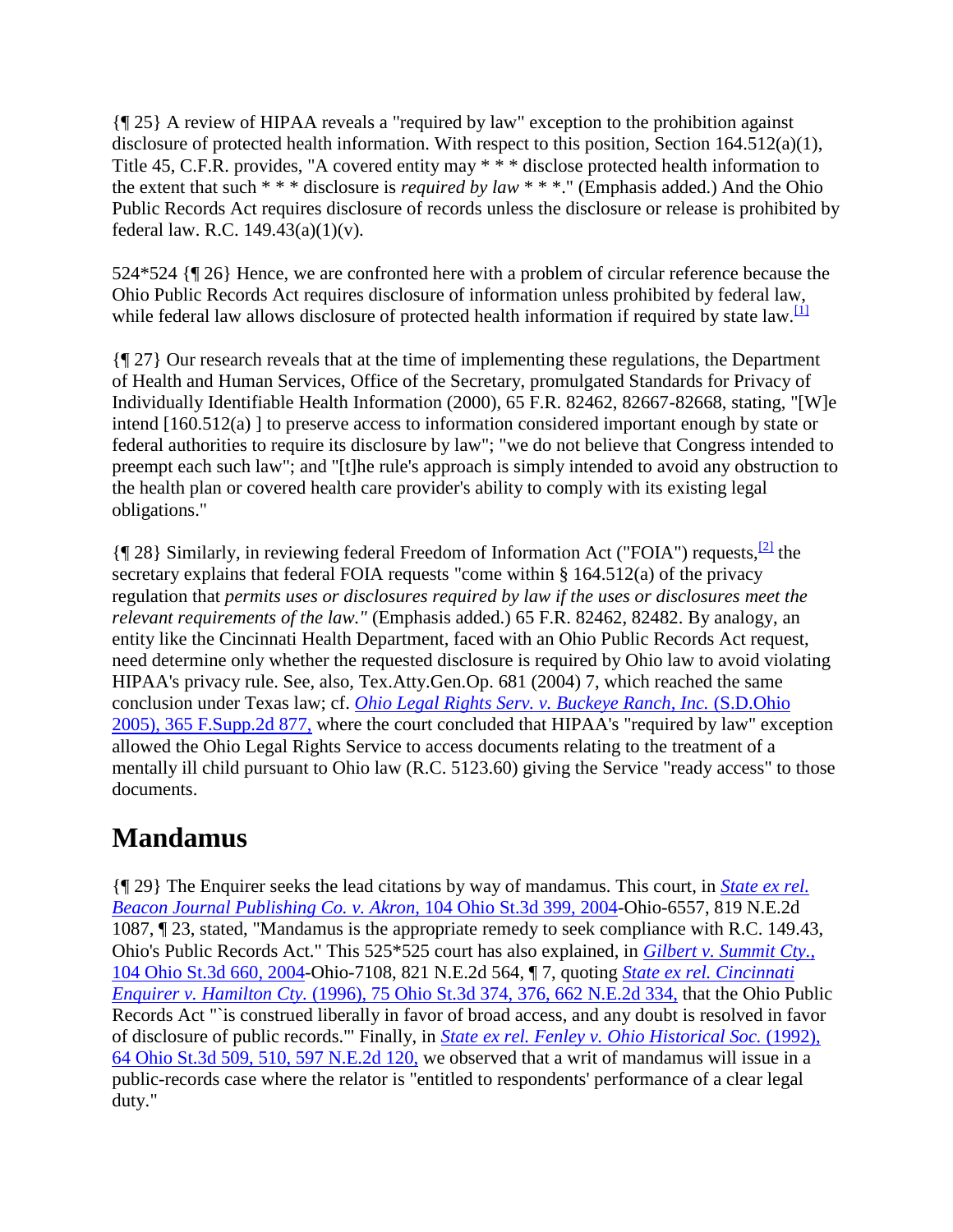{¶ 30} Because Ohio's Public Records Act requires that public records be "made available" and because the information contained in the lead-hazard reports does not constitute "health information" as defined in HIPAA, and because we have concluded that even if the reports contained protected health information, they would still be subject to disclosure pursuant to the "required by law" exception to the HIPAA privacy rule, the Cincinnati Health Department and its commissioners have a clear legal duty to make the lead citations available to the Enquirer.

# **Attorney Fees**

{¶ 31} The Enquirer also requests an award of its attorney fees. As the court held in its syllabus in *State ex rel. Fox v. Cuyahoga Cty. Hosp. Sys.* [\(1988\), 39 Ohio St.3d 108, 529 N.E.2d 443,](http://scholar.google.co.in/scholar_case?case=3273998492223349911&q=State+ex+rel.+Cincinnati+Enquirer+v.+Daniels&hl=en&as_sdt=2,5&scilh=0) "The award of attorney fees under R.C. 149.43(C) is not mandatory." We detailed the standard in *State ex rel. Wadd v. Cleveland* [\(1998\), 81 Ohio St.3d 50, 54, 689 N.E.2d 25:](http://scholar.google.co.in/scholar_case?case=9354611495738439652&q=State+ex+rel.+Cincinnati+Enquirer+v.+Daniels&hl=en&as_sdt=2,5&scilh=0) "In granting or denying attorney fees under R.C. 149.43(C), courts consider the reasonableness of the government's failure to comply with the public records request and the degree to which the public will benefit from release of the records in question."

{¶ 32} As the parties agreed during oral argument, this is a case of first impression involving disclosure pursuant to the public-records act of the lead citations held as records of a municipal health department and the privacy rule of HIPAA pursuant to applicable provisions of federal law. The health department here reasonably relied on HIPAA in professing its inability to release the requested records. As we stated in *[State ex rel. Olander v. French](http://scholar.google.co.in/scholar_case?case=1884863485412439450&q=State+ex+rel.+Cincinnati+Enquirer+v.+Daniels&hl=en&as_sdt=2,5&scilh=0)* (1997), 79 Ohio St.3d 176, [179, 680 N.E.2d 962,](http://scholar.google.co.in/scholar_case?case=1884863485412439450&q=State+ex+rel.+Cincinnati+Enquirer+v.+Daniels&hl=en&as_sdt=2,5&scilh=0) "courts should not be in the practice of punishing parties for taking a rational stance on an unsettled legal issue." See, also, *Wadd,* [81 Ohio St.3d at 55, 689 N.E.2d 25,](http://scholar.google.co.in/scholar_case?case=9354611495738439652&q=State+ex+rel.+Cincinnati+Enquirer+v.+Daniels&hl=en&as_sdt=2,5&scilh=0) in which we also denied a request for attorney fees by a prevailing party in a public-records mandamus action that raised issues of first impression. In accordance with our earlier precedent and our consideration of the issues presented here, we decline to award attorney fees in this case.

# **526\*526 Conclusion**

{¶ 33} Based on the foregoing, we conclude that lead-risk-assessment reports maintained by the Cincinnati Health Department and lead-citation notices issued to property owners of units reported to be the residence of children whose bloodtest results indicate elevated lead levels do not contain "protected health information" as that term is defined by HIPAA.

{¶ 34} Further, even if the requested lead citations and lead-risk-assessment reports did contain "protected health information" as defined by HIPAA, and even if the Cincinnati Health Department operated as a "covered entity" pursuant to HIPAA, the citation notices and lead-riskassessment reports would still be subject to release under the "required by law" exception to the HIPAA privacy rule because the Ohio Public Records Law requires disclosure of these reports, and HIPAA does not supersede state disclosure requirements.

{¶ 35} Finally, a request for attorney fees made by a prevailing party in a public-records mandamus action will be denied where the case presents a matter of first impression because